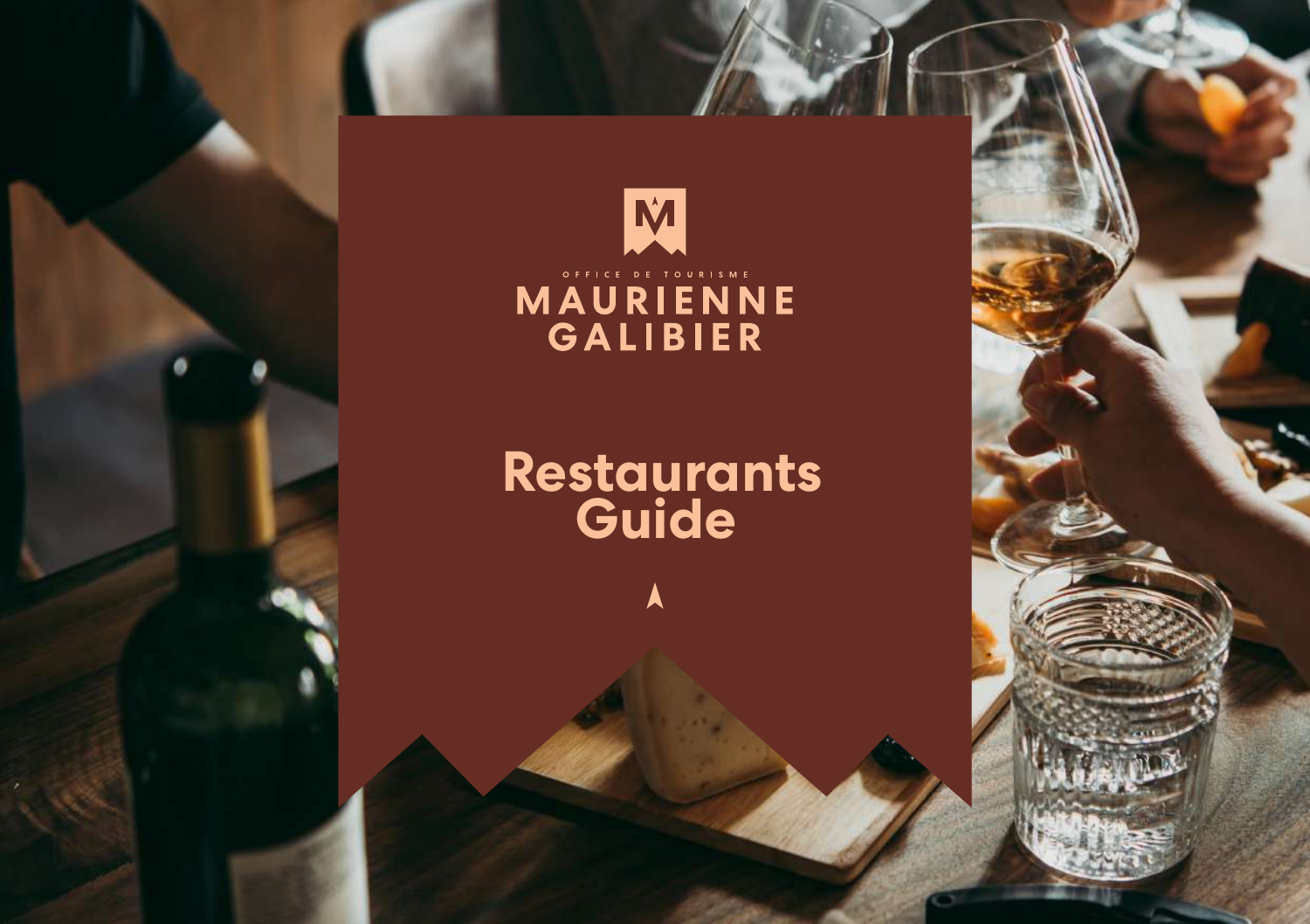

**Traditional Cuisine**

# **Chez Camille**

#### CREATIVE FRENCH CUISINE

| <b>ADDRESS</b>                              | PHONE                                     |
|---------------------------------------------|-------------------------------------------|
| La Villette<br>73140 Saint-Martin-          | 04 79 05 09 72                            |
| la-Porte                                    | <b>RATES</b>                              |
| OPENING HOURS                               | Tunch: From 22€                           |
| From Tuesday to friday:<br>lunch & dinner   | Dinner: From 32€                          |
| Saturday: dinner only<br>Sunday: lunch only | <b>SERVICES</b>                           |
| <b>AMENITIES</b>                            | Quotation for                             |
| Terrasse<br>Parking                         | private booking<br>available on<br>demand |



**Traditional Cuisine**

# **Auberge Le Saint Martin**

CREATIVE FRENCH CUISINE

| <b>ADDRESS</b>                                           | PHONE          |
|----------------------------------------------------------|----------------|
| 7 Rue Joseph Maréchal<br>73140 Saint-Martin-la-<br>Porte | 04 79 56 59 66 |
| OPENING HOURS                                            | RATES          |
| Tues, Wed: lunch only<br>Thurs. Frid.Sat: lunch & dinner | Menu from 18€  |
| A MENUTICO                                               |                |

#### AMENITIES



Terrasse **P** Parking

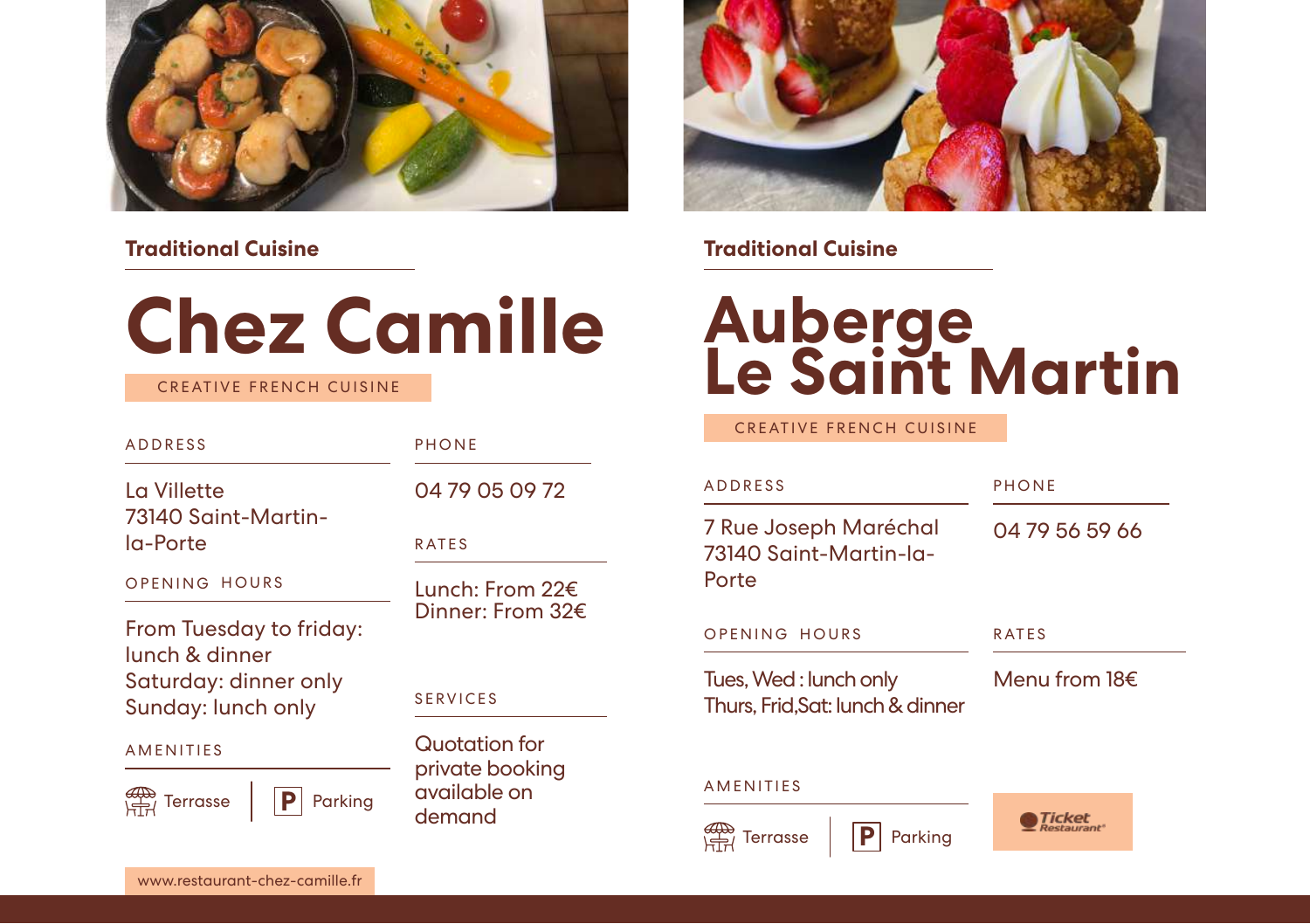

**Mountain Restaurant**

# **Auberge du Randonneur**

SAVOYARD CUISINE

| <b>ADDRESS</b>                                                | PHONE          |
|---------------------------------------------------------------|----------------|
| La Planchette 73140<br>Saint-Martin-la-Porte                  | 06 21 51 31 91 |
| OPENING HOURS                                                 | <b>INFO</b>    |
| Opened only in July and<br>August: everyday lunch &<br>dinner | Cash Only      |





**Hôtel · Restaurant**

**Le Grill du Savoy**

GRILL · TRADITIONAL SAVOYARD CUISINE

ADDRESS PHONE 25 rue Général Ferrié 04 79 56 55 12 73140 Saint-Michel de-Maurienne RATES OPENING HOURS Daily specials at Evry day from 12pm to 11.90 € and menu 2pm and from 7pm to from 17.50 € 10pm Ticket AMENITIES  $\overline{a}$ ncy CHÔQUE-VACANCES Terrasse **P** Parking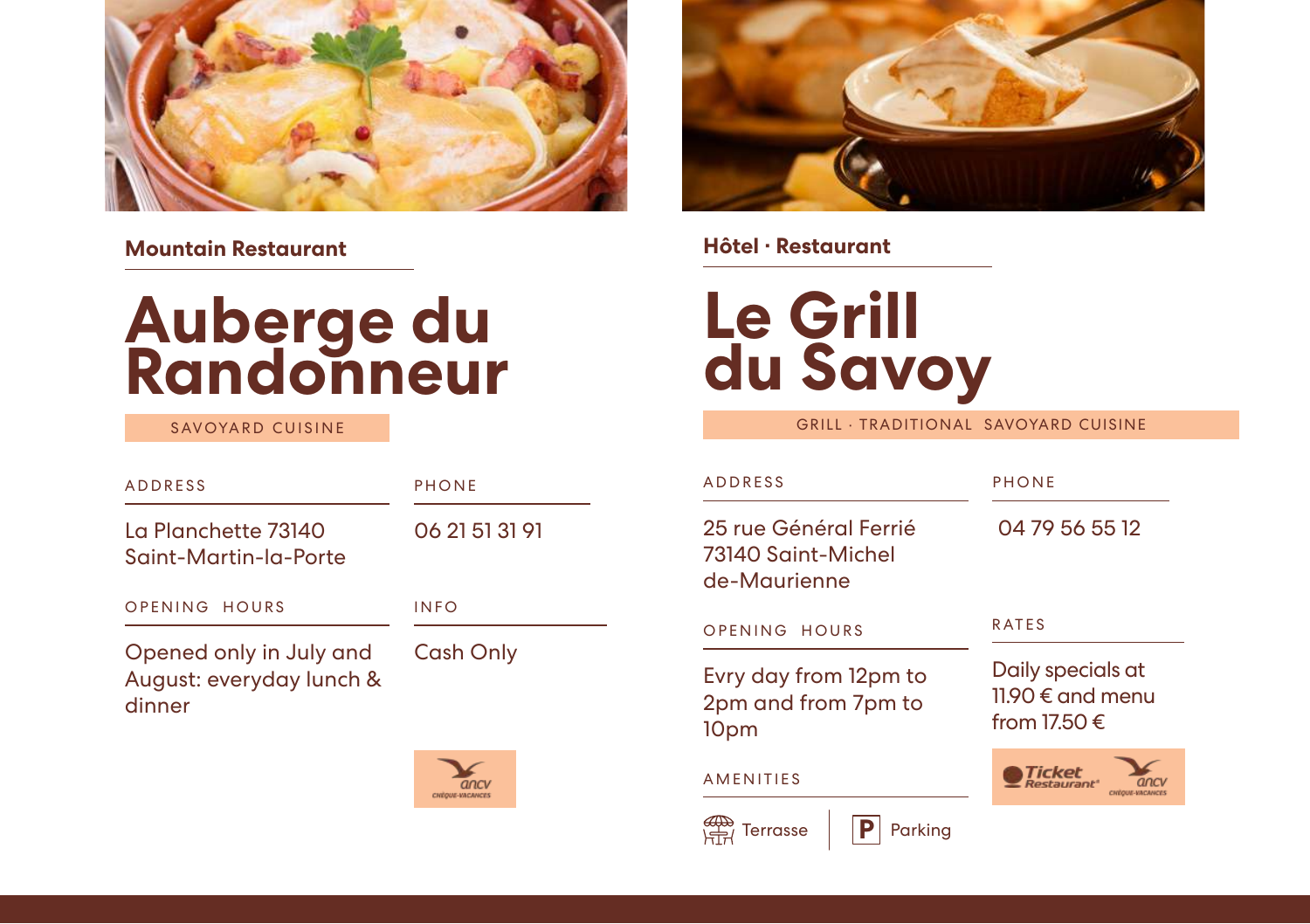

**Hôtel · Restaurant**

# **Le Galibier**

### FAMILY COOKING

| <b>ADDRESS</b>                                                              | <b>PHONE</b>                                  |
|-----------------------------------------------------------------------------|-----------------------------------------------|
| 32 rue du Temple,<br>73140 Saint-Michel<br>de-Maurienne                     | 07 78 74 91 21                                |
| OPENING HOURS                                                               | <b>RATES</b>                                  |
| From Monday to Friday<br>12pm to 2pm / 7pm to 9pm.<br>Saturday evening only | Daily specials $11 \in$<br>Menus 990 € - 18 € |
| during high eason<br><b>AMENITIES</b>                                       |                                               |
| Terrasse<br>Parkina                                                         |                                               |

**Traditional Restaurant**

# **Chez Karine**

FAMILY COOKING

| <b>ADDRESS</b>                                                                               | PHONF                                                                                                |
|----------------------------------------------------------------------------------------------|------------------------------------------------------------------------------------------------------|
| 37 Grande Rue<br>73140 Saint-Michel-<br>de-Maurienne                                         | 09 53 11 62 00                                                                                       |
| <b>HORAIRES</b>                                                                              | <b>TARIFS</b>                                                                                        |
| Closed on Thursday and<br>Sunday evening.<br>Booking requested for<br>dinners<br>ÉQUIPEMENTS | À la carte :<br>from 12 € to 20 €<br>Menu : 15 $\in$<br>Kid Menu : 8.50 €<br>Daily Special : 11.50 € |
| $\otimes$ Baby high chai <b>t</b> $\boxed{\mathsf{P}}$ Parking                               |                                                                                                      |
| $\widehat{\mathcal{D}}$ Wifi<br>Pet friendly                                                 |                                                                                                      |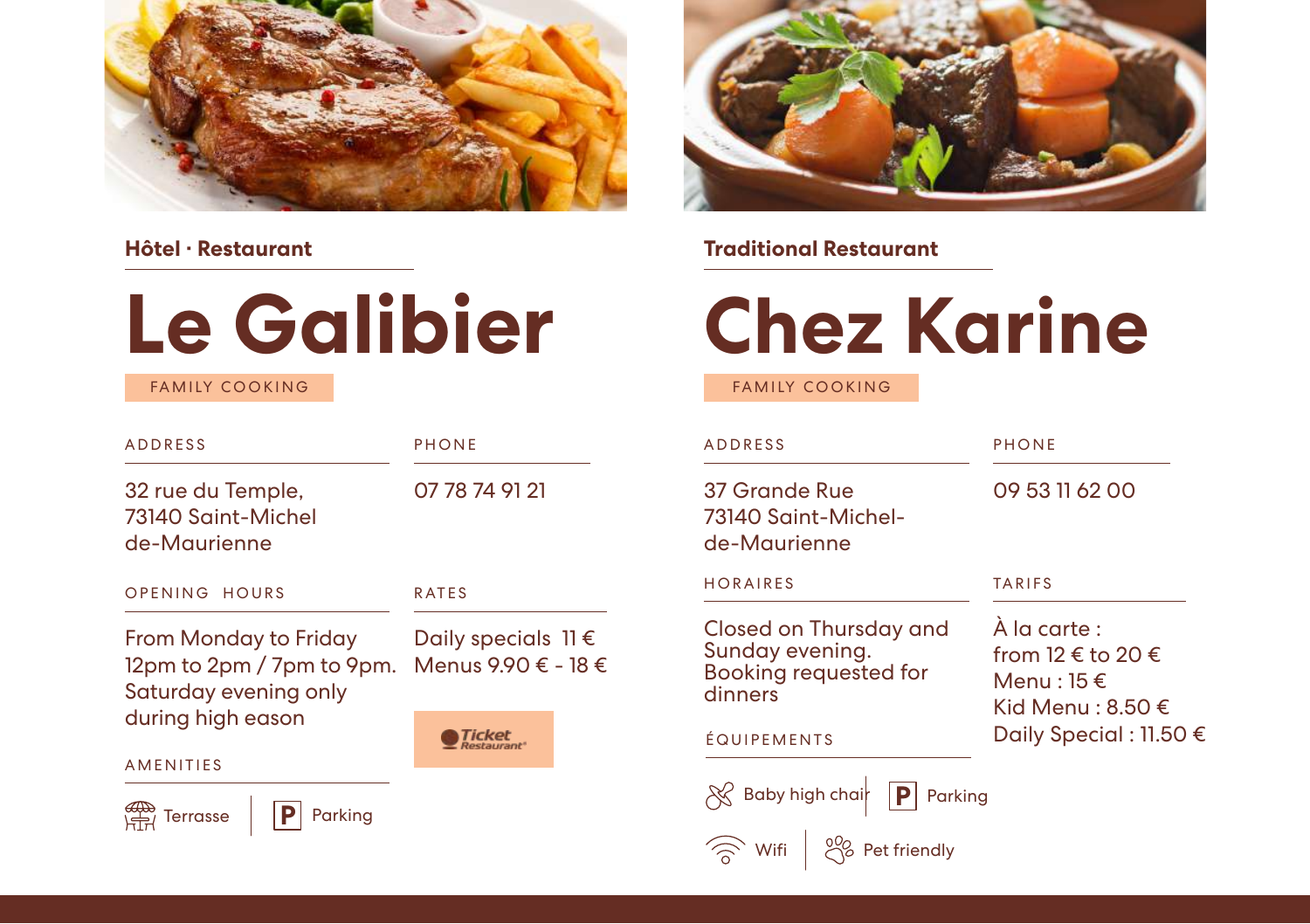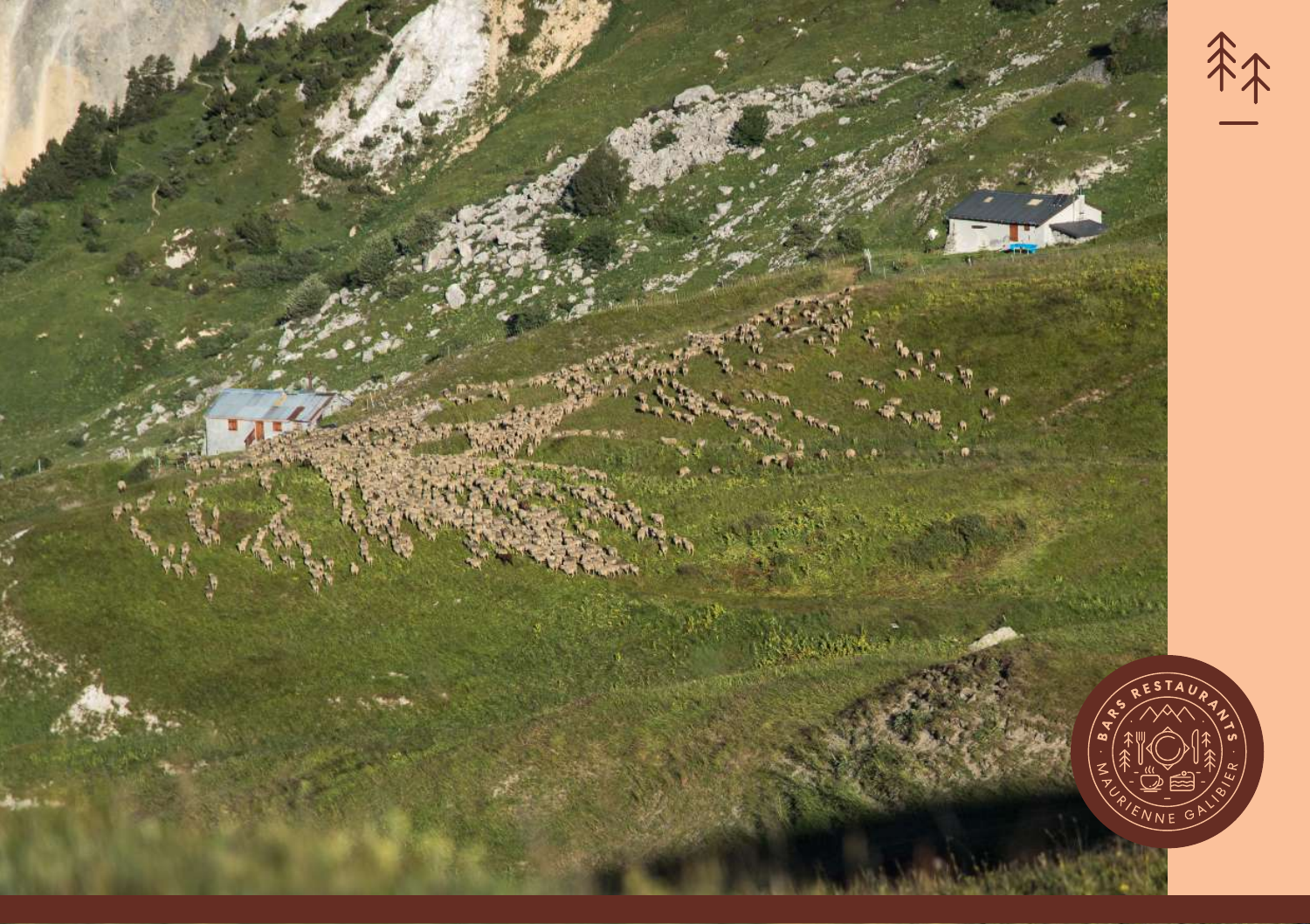

## **Pizzeria**

# **La Scuderia**

### ITALIAN CUISINE

| <b>ADDRESS</b>                                                  | <b>PHONE</b>                             |
|-----------------------------------------------------------------|------------------------------------------|
| 58 Rue du Général Ferrié<br>73140 Saint-Michel-de-<br>Maurienne | 04 79 83 06 48<br>09 67 08 94 33         |
| <b>OPENING HOURS</b>                                            | <b>RATES</b>                             |
| From thursday to Sunday:<br>lunch & dinner                      | A la carte from 7.50 $\in$<br>to 12.50 € |
| <b>AMENITIES</b><br><b>Terrasse</b><br>Parkina                  |                                          |



## **Fast Food - Traditional Cuisine**

| <b>L'Encas</b>                                                  |                                                           |
|-----------------------------------------------------------------|-----------------------------------------------------------|
| <b>FRENCH CUISINE</b>                                           |                                                           |
| <b>ADDRESS</b>                                                  | PHONF                                                     |
| 20 Rue du Général Ferrié<br>73140 Saint-Michel-de-<br>Maurienne | 04 79 59 24 37<br>09 67 06 52 13                          |
| OPENING HOURS                                                   | <b>RATFS</b>                                              |
| Opened everyday from<br>8am to 6pm<br>Closed on Sunday          | À la carte : from 12 €<br>to 20 €<br>Daily Special : 11 € |
| <b>AMENITIES</b>                                                |                                                           |
| Terrasse                                                        |                                                           |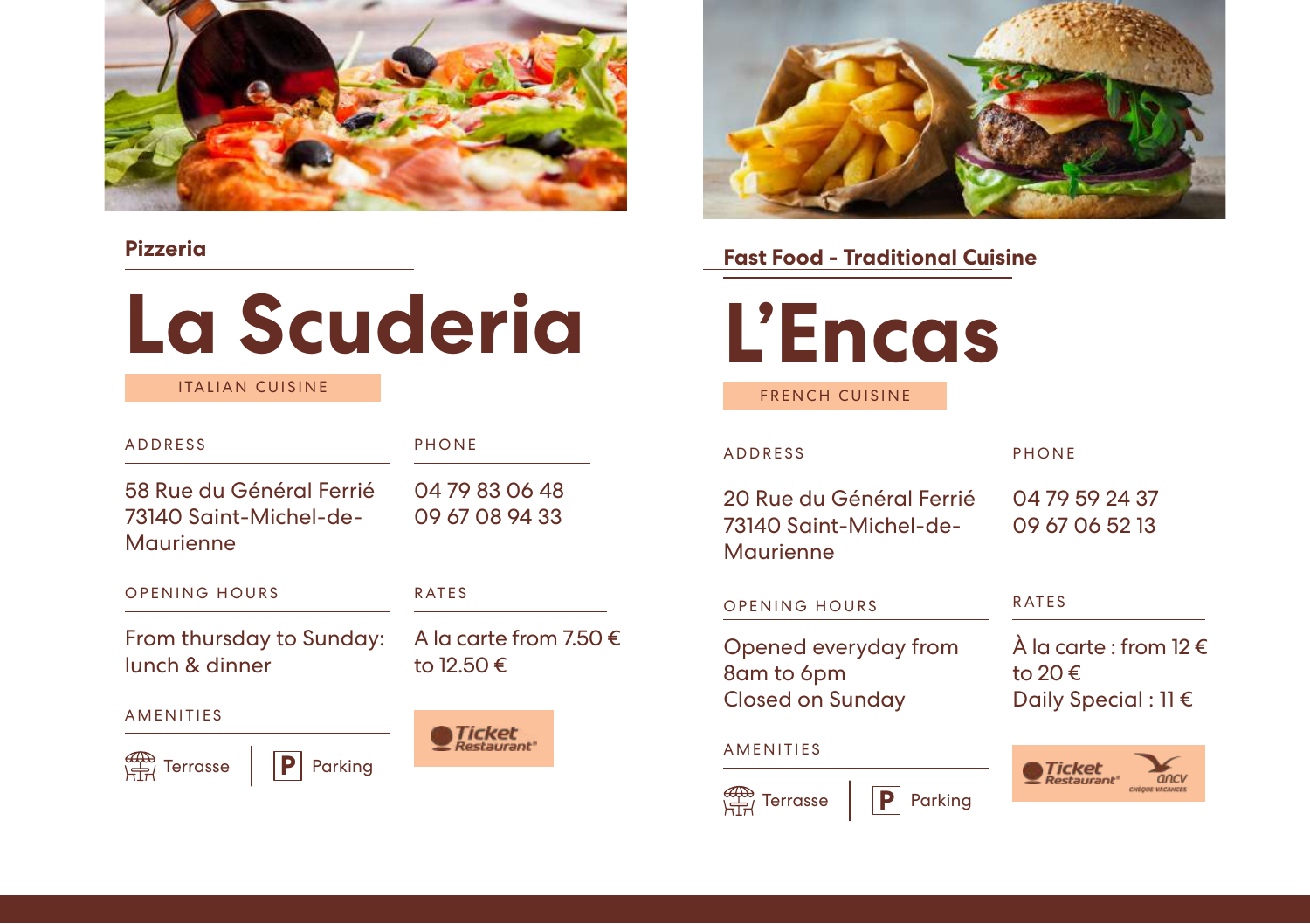

### **Fast Food**

# **Le Ratrack**

#### STREET FOOD

| <b>ADDRESS</b>                                  | TÉLÉPHONE      |
|-------------------------------------------------|----------------|
| 35 Rue Général Ferrié<br>73140 Saint-Michel-de- | 04 79 20 49 39 |
| Maurienne                                       |                |

#### OPENING HOURS

Opened everyday from 7.30am to 2.30pm and from 5.30pm to 9pm Closed on Thursday and Sunday

#### AMENITIES



### RATES

À la carte : from  $4 \notin \mathsf{to}$